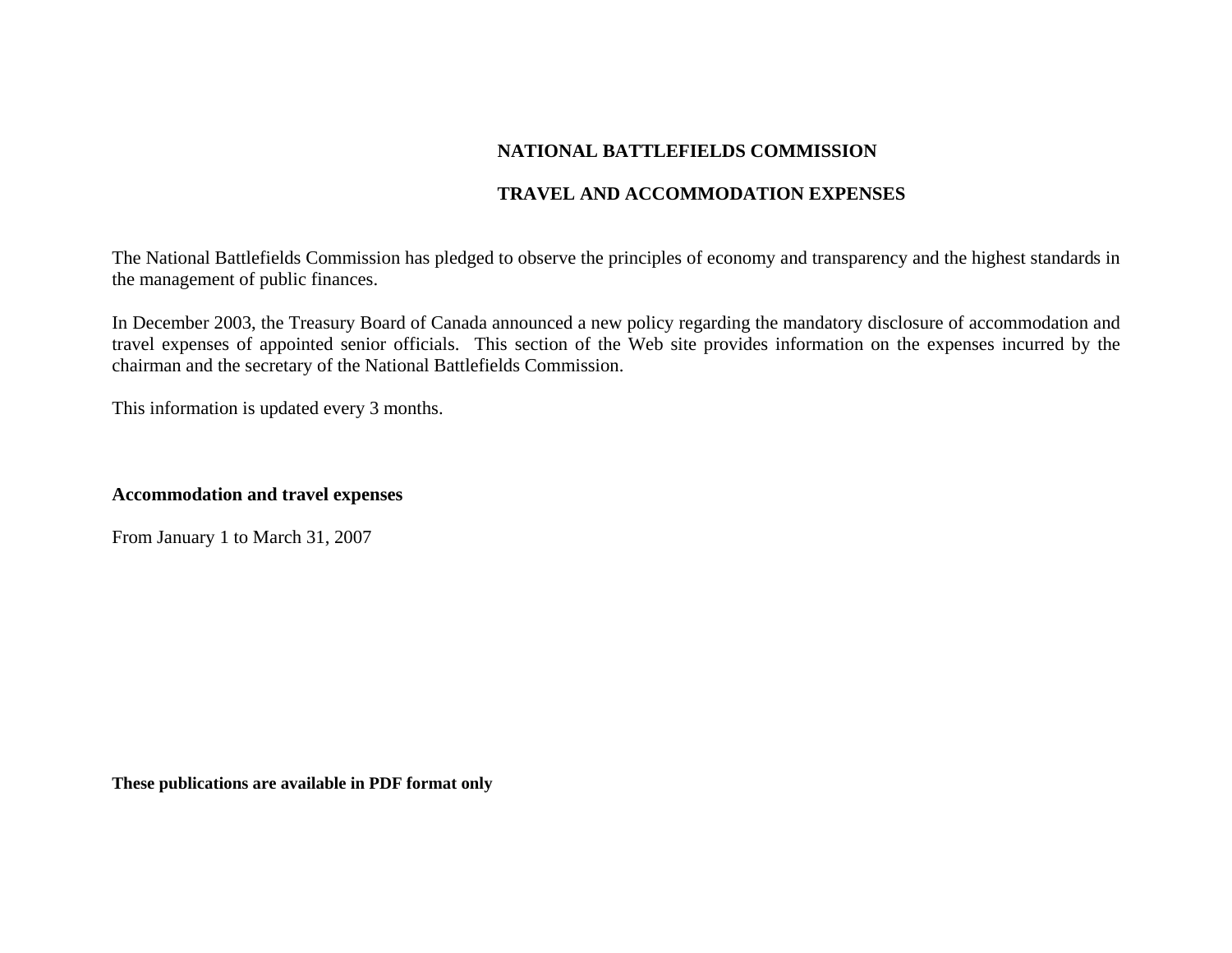### **National Battlefields Commission Accommodation expenses—January 1, 2007 to March 31, 2007**

The chairman and secretary of the Commission meet with senior government and department officials and with the private sector, as well as employees, external consultants and representatives of other organizations.

| <b>Date</b>                      | <b>Purpose</b>                                                         | Location                         | <b>Amount</b> |
|----------------------------------|------------------------------------------------------------------------|----------------------------------|---------------|
| <b>Chairman</b><br>Juneau, André |                                                                        |                                  |               |
| 09 Jan 07                        | Lunch (for 2) Discussion on the $100th$ BCN Anniversary                | Québec (Auberge Louis-Hébert)    | 58.30         |
| 16 Jan 07                        | Lunch (for 7) Discussion for he $100th$ anniversary (planning of epic) | Québec (Auberge Louis-Hébert)    | 287.92        |
| 17 Jan 07                        | Supper (for 8) BCN Board meeting                                       | Québec (Auberge Louis-Hébert)    | 462.50        |
| 19 Jan 07                        | Lunch (for 6) Discussion on various files – portfolio representatives  | Québec (The Astral)              | 199.73        |
| 07 Feb 07                        | Lunch (for 3) Discussion on $100th$ anniversary (press conference)     | Québec (Le Grand Café de Québec) | 62.80         |
| 08 Feb 07                        | Lunch (for 2) Discussion for costume management (historical pageant)   | Québec (Pacini)                  | 28.79         |
| 28 Feb 07                        | Lunch (for 8) NBC Board meeting                                        | Québec (L'Astral)                | 535.47        |
| $01 \text{ mar } 07$             | Lunch (for 2) Discussion on press conference and fabric cutting (epic) | Québec (Auberge Louis-Hébert)    | 46.02         |
| 07 mar 07                        | Lunch (for 2) Discussion on the Alliance Memorial (2009)               | Québec (Continental)             | 84.33         |

#### **Secretary Leullier, Michel**

| 11 Jan 07 | Lunch (for 3) Discussion with Friends of the Plains (des Gouverneurs stand) Québec (Auberge Louis-Hébert) |                                  | 72.83  |
|-----------|-----------------------------------------------------------------------------------------------------------|----------------------------------|--------|
| 12 Jan 07 | Lunch (for 5) Discussion on historical pageant (2008)                                                     | Québec (Auberge Louis-Hébert)    | 145.78 |
| 23 Jan 07 | Lunch (for 2) Discussion CCNQ                                                                             | Québec $(47^e$ Parallèle)        | 48.73  |
| 08 Feb 07 | Lunch (for 3) Discussion on 2008 activity-National Defence                                                | Québec (Le Grand Café de Québec) | 73.65  |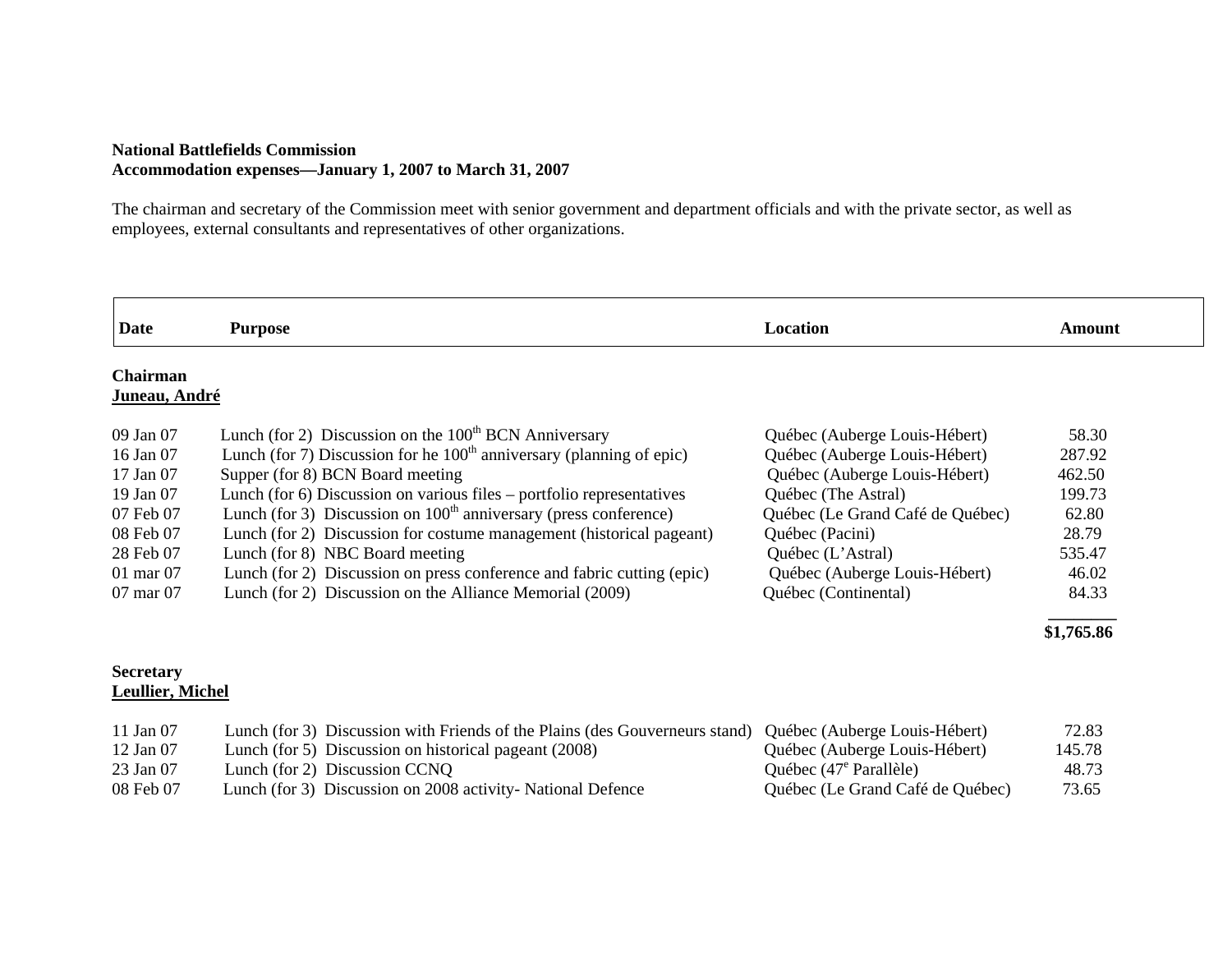| Date        | <b>Purpose</b>   |                                                           | <b>Location</b>           | <b>Amount</b> |
|-------------|------------------|-----------------------------------------------------------|---------------------------|---------------|
| 20 Feb 07   |                  | Breakfast (for 3) Meeting of De Bernières representatives | Québec (Cochon Dingue)    | 25.39         |
| 09 March 07 | Lunch (for $2$ ) | Discussion on the Youth Rally                             | Québec (48 St-Paul)       | 59.30         |
| 12 March 07 | Lunch (for $3$ ) | Meeting with L. Simard (Friends of the Plains)            | Québec (Tutti Frutti)     | 29.02         |
| 13 March 07 | Lunch (for $3$ ) | Meeting to discuss KEB programming                        | Québec (Benny Rotisserie) | 26.49         |
| 20 March 07 | <b>Supplies</b>  | Purchase of supplies for volunteers                       | Métro                     | 27.57         |
|             |                  |                                                           |                           |               |
|             |                  |                                                           |                           | \$508.76      |

### **National Battlefields Commission Travel expenses—January 1, 2007 to March 31, 2007**

The president and secretary of the Commission meet with senior officials of government and the private sector, and with employees, external consultants and representatives of other organizations.

|      |             |                                       | <b>Plane</b> | . ar              |                         |               |
|------|-------------|---------------------------------------|--------------|-------------------|-------------------------|---------------|
| Date | Destination | $\bullet$<br>l details<br>Purpose and | ticket       | Lodging<br>rental | <b>Meals</b><br>Others* | <b>\mount</b> |

**\* Includes mileage, accessories, telephone, parking and other expenses**.

#### **Chairman Juneau, André**

| 8 Jan 07  | $Cap-Rouge - CCBN$      | Mileage expenses | 16.48 |
|-----------|-------------------------|------------------|-------|
| 9 Jan 07  | $Cap$ -Rouge – $CCBN$   | Mileage expenses | 16.48 |
| 10 Jan 07 | Cap-Rouge – Québec City | Mileage expenses | 19.06 |
| 10 Jan 07 | Parking meters          | Parking expenses | 4.00  |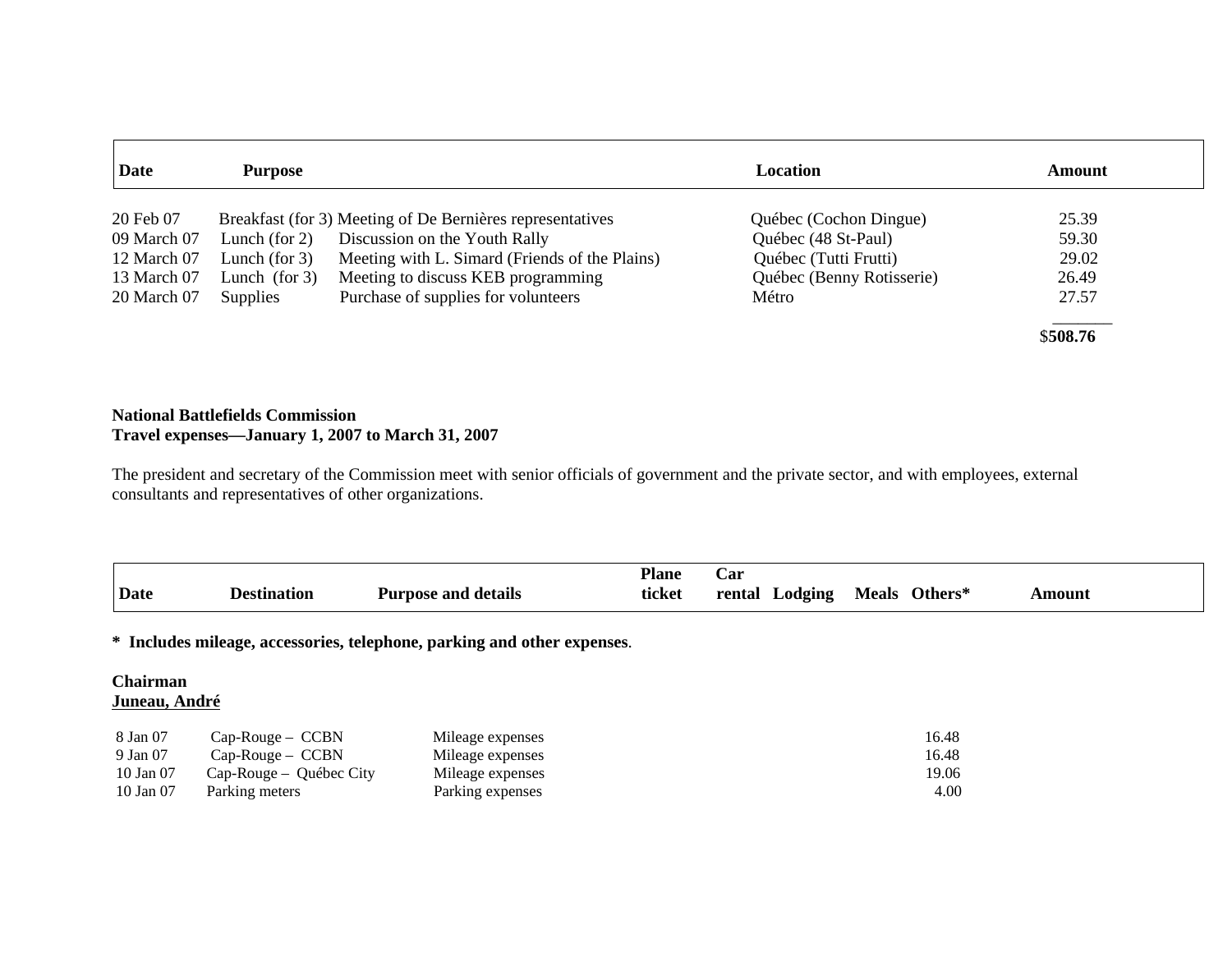| <b>Date</b>                                                           | <b>Destination</b>                                                      | <b>Purpose and details</b>                     | <b>Plane</b><br>ticket | Car<br>rental | Lodging | <b>Meal</b> | Others* | <b>Amount</b> |
|-----------------------------------------------------------------------|-------------------------------------------------------------------------|------------------------------------------------|------------------------|---------------|---------|-------------|---------|---------------|
| *Includes mileage, accessories, telephone, parking and other expenses |                                                                         |                                                |                        |               |         |             |         |               |
| 16 Jan 07                                                             | Cap-Rouge - CCBN                                                        | Mileage expenses                               |                        |               |         |             | 16.48   |               |
| 16 Jan 07                                                             | <b>Bell Mobility</b>                                                    | Cell phone expenses - January                  |                        |               |         |             | 55.78   |               |
| 17 Jan 07                                                             | Cap-Rouge - Ste-Foy (CIF)                                               | Mileage expenses                               |                        |               |         |             | 7.21    |               |
| 17 Jan 07                                                             | Iberville parking lot                                                   | Parking expenses                               |                        |               |         |             | 2.75    |               |
| 17 Jan 07                                                             | Cap-Rouge - CCBN                                                        | Mileage expenses                               |                        |               |         |             | 16.48   |               |
| 17 Jan 07                                                             | Parking meters                                                          | Parking expenses                               |                        |               |         |             |         | 4.00          |
| 19 Jan 07                                                             | Cap-Rouge - Québec City                                                 | Mileage expenses                               |                        |               |         |             |         | 21.12         |
| 22 Jan 07                                                             | Videotron et Bell Canada                                                | Internet and long distance expenses - February |                        |               |         |             | 61.47   |               |
| 22 Jan 07                                                             | Cap-Rouge - Ste-Foy                                                     | Mileage expenses                               |                        |               |         |             | 11.33   |               |
| 22 Jan 07                                                             | Parking SSQ                                                             | Parking expenses                               |                        |               |         |             |         | 1.50          |
| 22 Jan 07                                                             | Cap-Rouge - Pointe Claire - CR Mileage expenses - 100 <sup>th</sup> BCN |                                                |                        |               |         |             | 281.19  |               |
| 22 Jan 07                                                             | 1 meal in Drummondville                                                 | Travel expenses                                |                        |               |         |             | 12.00   |               |
| 26 Jan 07                                                             | Taxi                                                                    | Transportation costs                           |                        |               |         |             | 16.00   |               |
| 27 Jan 07                                                             | Cap-Rouge - CCBN                                                        | Mileage expenses                               |                        |               |         |             | 16.48   |               |
| 28 Jan 07                                                             | Cap-Rouge - CCBN                                                        | Mileage expenses                               |                        |               |         |             | 16.48   |               |
| 30 Jan 07                                                             | Cap-Rouge – CCBN (twice)                                                | Mileage expenses                               |                        |               |         |             | 32.96   |               |
| 01 Feb 07                                                             | Cap-Rouge - CCBN (twice)                                                | Mileage expenses                               |                        |               |         |             | 32.32   |               |
| 07 Feb 07                                                             | Cap-Rouge - CCBN                                                        | Mileage expenses                               |                        |               |         |             | 16.16   |               |
| 08 Feb 07                                                             | <b>Bell Mobility</b>                                                    | Cell phone purchase                            |                        |               |         |             | 284.70  |               |
| 09 Feb 07                                                             | Cap-Rouge - CCBN                                                        | Mileage expenses                               |                        |               |         |             | 16.16   |               |
| 09 Feb 07                                                             | <b>Iberville Parking</b>                                                | Parking expenses                               |                        |               |         |             | 4.00    |               |
| 10 Feb 07                                                             | Bureau en gros                                                          | Stationary expenses                            |                        |               |         |             | 144.80  |               |
| 13 Feb 07                                                             | Cap-Rouge - CCBN                                                        | Mileage expenses                               |                        |               |         |             | 16.16   |               |
| 18 Feb 07                                                             | Videotron et Bell Canada                                                | Internet and long distance expenses - March    |                        |               |         |             | 63.63   |               |
| 28 Feb 07                                                             | Cap-Rouge - CCBN                                                        | Mileage expenses                               |                        |               |         |             | 16.16   |               |
| $01$ mar $07$                                                         | Parking meter expenses                                                  | Parking expenses                               |                        |               |         |             | 1.50    |               |
| 01 mar 07                                                             | Expedibus                                                               | Shipping costs (historical pageant)            |                        |               |         |             | 61.98   |               |
| 07 mar 07                                                             | Cap-Rouge - CCBN                                                        | Mileage expenses                               |                        |               |         |             | 16.16   |               |
| 07 mar 07                                                             | Taxicab Québec City - BCN                                               | Transportation costs                           |                        |               |         |             | 8.00    |               |
| 12 mar 07                                                             | Two meals in Montréal                                                   | Travel expenses                                |                        |               |         |             | 45.60   |               |